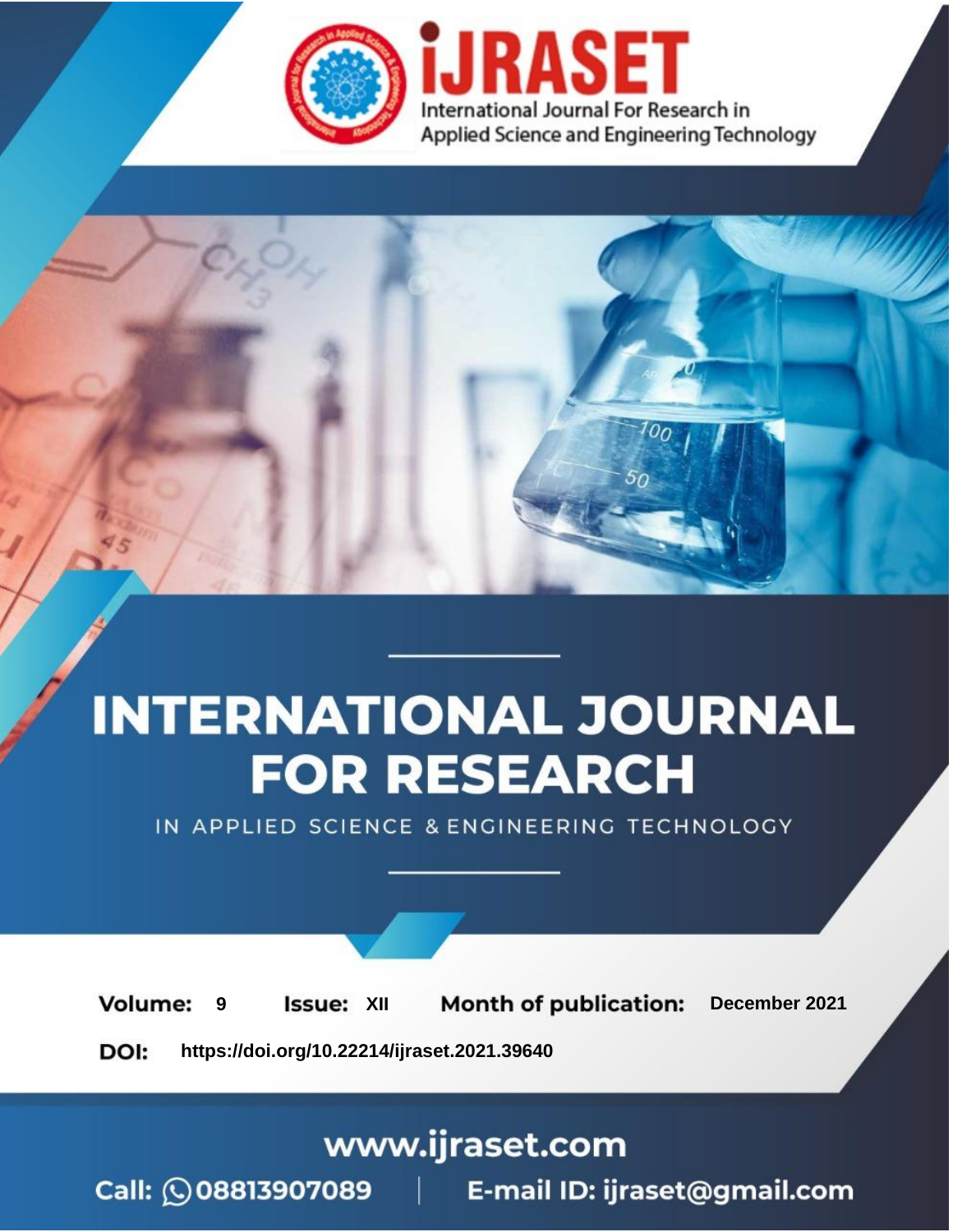

# **Detection of Network Attacks using Machine Learning: A New Approach**

Avinash R. Sonule<sup>1</sup>, Mukesh Kalla<sup>2</sup>, Amit Jain<sup>3</sup>, D. S. Chouhan<sup>4</sup>

*1, 2, 3, 4Department of Computer Science & Engineering, Sir Padampat Singhania University (SPSU), Udaipur-313601, Rajasthan, India*

*Abstract: The Cyber-attacks become the most important security problems in the today's world. With the increase in use of computing resources connected to the Internet like computers, mobiles, sensors, IoTs in networks, Big Data, Web Applications/Server, Clouds and other computing resources, hackers and malicious users are planning new ways of network intrusions. Many techniques have been developed to detect these intrusions which are based on data mining and machine learning methods. These intrusions detection techniques have been applied on various IDS datasets. UNSW-NB15 is the latest dataset. This data set contains different modern attack types and wide varieties of real normal activities. In this paper, we compare Naïve Bays algorithm with proposed probability based supervised machine learning algorithms using reduced UNSW NB15 dataset.*

*Keywords: UNSW NB-15, Machine Learning, Naïve Bayes, All to Single (AS) features probability Algorithm.*

# **I. INTRODUCTION**

The increase in the number of devices connected to the Internet has resulted in a number of useful solutions in different fields such as agriculture, health care, commerce, IT and other industry. Such a huge increase in demand for connectivity has challenged the traditional network architectures. The networks can be accessed using a number of ways and this becomes a threat to the network. To overcome this problem, the system will be able to predict any type of threat to the network keep it secure. Thus, our system can predict attacks even before they happen in order to warn the users of the potential threat that may affect them.

Cyber security is a broad field of research, and the detection of malicious activities on the network is among the oldest and most common problems. However, intrusion detection is mostly reactive and responses to specific patterns or observed anomalies. The intuitive next step is taking a proactive approach, in which there is a need to preemptively infer the upcoming malicious activities so that we could react to such events before they cause any harm. Research efforts and progress in predictions and forecasting in cyber security are not as prominent as attack detection. However, it is gaining more attention, and a breakthrough in this field would benefit the whole discipline of cyber security.

Currently, most of the organizations rely on traditional security options in order to secure their data. But this has led to attackers exploiting their security systems. In order to provide better security, organizations must be aware of the threats they face, in order to tackle those threats. Our paper aims to provide network attack prediction in two categories..

Intrusion Detection Systems (IDS)[1][2] is a device or software application that monitors network and the system for suspicious activities and warns the system or network administrator. There are Host based IDS and Network based IDS. A Host based Intrusion Detection System keeps track of individual host machine and gives notice to the user if suspicious activities like deleting or modifying a system file, undesired configuration changes, unnecessary system calls sequence are found. Generally, a Network based Intrusion Detection System(NIDS)[3] is kept at network points like a gateway or routers to detect the intrusions over the network.

A NIDS monitors and detects network-attack patterns over networking environments and protect computing resources against malicious activities. At high level, IDS can be categorized by the detection mechanism used by it. These IDSes are : i) misuse detection, ii) anomaly detection and iii) hybrid detection. Misuse detection techniques have been used to detect known attacks while the Anomaly detection techniques have been used to detect unknown attacks.

Machine Learning (ML) can be used for all the three types of detection techniques. Machine learning is subclass of Artificial Intelligence (AI) which are used in computers. A machine learning models have two parts: training and testing. By using training data samples as a input, learning algorithm learn the features in the training. In the testing, the learning algorithm predicts the unknown data.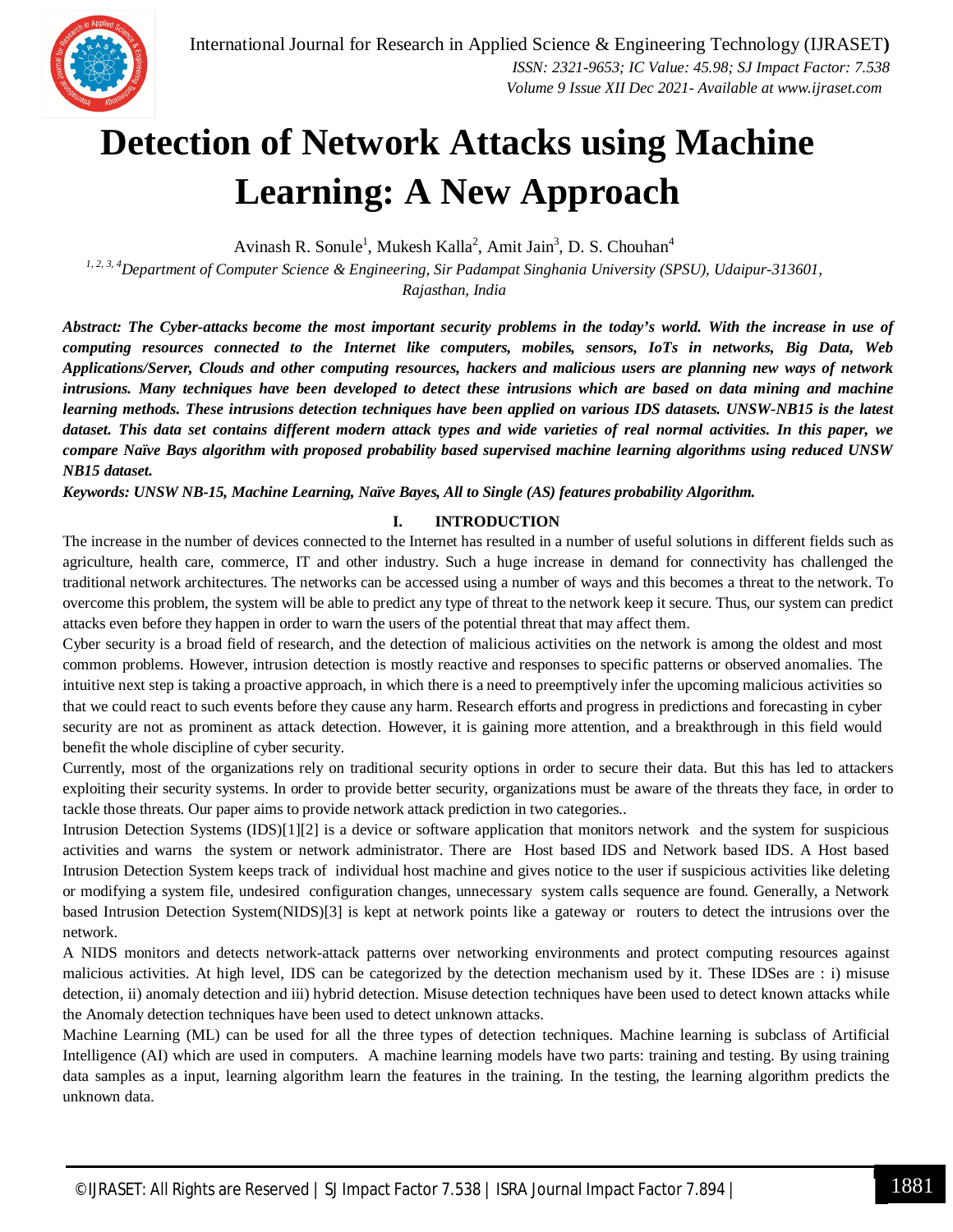

International Journal for Research in Applied Science & Engineering Technology (IJRASET**)**  *ISSN: 2321-9653; IC Value: 45.98; SJ Impact Factor: 7.538 Volume 9 Issue XII Dec 2021- Available at www.ijraset.com*

Machine learning algorithms are applied on different network attack datasets with or without feature selection approaches. Supervised learning algorithms build a mathematical model of a set of data which contains both the inputs and the desired outputs. The data is known as training data, and consists of a set of training examples. Each training example has one or more inputs and a desired output. It is also known as a supervisory signal. Unsupervised learning algorithms take a set of data that contains only inputs, and find pattern in the data, such as grouping or clustering of data points. The algorithms therefore learn from test data that has not been labeled, classified or categorized. Instead of responding to feedback, unsupervised learning algorithms identify commonalities in the data and react based on the presence or absence of such commonalities in each new piece of data.

To provide network attack prediction based on historical attack data. Providing accurate results on what type of attack may happen based on multiple factors. The rest of the paper is organized as follows: section II gives related work for probability based algorithms . Section III gives in detail of the Naïve Bayes drawbacks with examples and UNSW NB 15 dataset[4][5]. In section IV, proposed methods with All to Single (AS) features probability Algorithm with examples **a**re given. Section V gives comparisons and results. Finally, section VI gives future direction and concludes the work.

#### **II. RELATED WORK**

Many researchers have used different Machine Learning algorithms on different Datasets. Priya et al.[6] have done survey on different machine learning algorithms applied on various datasets The different machine learning algorithms have applied on] UNSW NB 15 dataset. The following some researchers have used Naïve Bays algorithm on UNSW NB 15 dataset.

Moustafa et al. [7] suggested an approach which reduce the irrelevant features set which then used with machine learning methods to detect intrusion. An NIDS architecture is then used for anomaly intrusion detection and misuse intrusion detection. NIDS takes the input from the UNSW-NB15 dataset and then computes the center points of attribute values which is the most frequent value. All these center points are given to the Apriori algorithm as an input to reduce processing time. This Apriori algorithm finds out the highly ranked attributes /features using the correlation of the two or more attributes. The filtered dataset which consists of the selected features feed to the detection engine. They applied three ML algorithms on UNSW-NB15. d Naive Bayes (NB) gives 79.5% accuracy and 23.5% FAR.

Bhamare et al. [8] presented the machine learning approach to detect the cyber-attack. They have used different ML algorithms on UNSW-NB15 dataset. This has comprehensive representation of modern attack which give real attack scenarios. Misuse detection techniques such as LR, NB, DT and Support Vector Machine use 3 different kernels such as Polynomial, Linear, RBF are applied on Dataset. NB gives an accuracy of 73.8%, with RBF kernel gives accuracy 70.15% , poly function based NB gives FPR 7.3%

Anwer et al.[9] proposed framework for efficient network anomaly detection using different machine learning classifiers. The feature selection framework applies five different strategies for features selection. The aim of this framework is to select the minimum number of features that gives the highest accuracy. UNSW-NB15 dataset is used in the experimental results to evaluate the proposed framework. J48 and Naïve Bayes algorithms are used as classifiers. The experimental results obtained show that, the best strategy is by using 18 features from the GR ranking method and applying J48 as a classifier getting an accuracy of 88% and a speedup factor of 2.

Moustafa et al.[10] proposed an ensemble intrusion detection technique to reduce malicious events particularly botnet attacks against DNS, HTTP and MQTT protocols utilized in IoT networks. From these protocols new statistical flow features are obtained based on an analysis of their potential properties. Then, ensemble learning method named AdaBoost is developed using Decision Tree (DT), Naive Bayes (NB) and Artificial Neural Network (ANN) machine learning techniques. AdaBoost evaluates the effect of these features and detect malicious events effectively.

The UNSW-NB15 with simulated IoT sensors' data are used to extract the proposed features and evaluate the ensemble technique. The proposed ensemble technique provides a higher detection rate and a lower false positive rate compared with each classification technique included in the framework. The simplest feature selection method Correlation Coefficient (CC) is used to compute the strength degree between some features. Using the DNS data source of the UNSW-NB15 dataset, the accuracy and DR of the ensemble method achieved 99.54% and 98.93%, respectively, while the FPR produces 1.38%, which outperforms the performance of the DT, NB and ANN techniques. HTTP data source of the UNSW-NB15 dataset, the accuracy and DR of the ensemble method achieved is 98.97%, 97.02% and FPR 2.58%. The DT technique produces a 95.32% accuracy, 94.15% DR and 5.22% FPR, and then the ANN technique achieves a 92.61% accuracy, 91.48% DR and 7.87% FPR. Lastly, the NB technique achieves an accuracy rate of 91.17%, 90.78% DR and 8.25% FPR.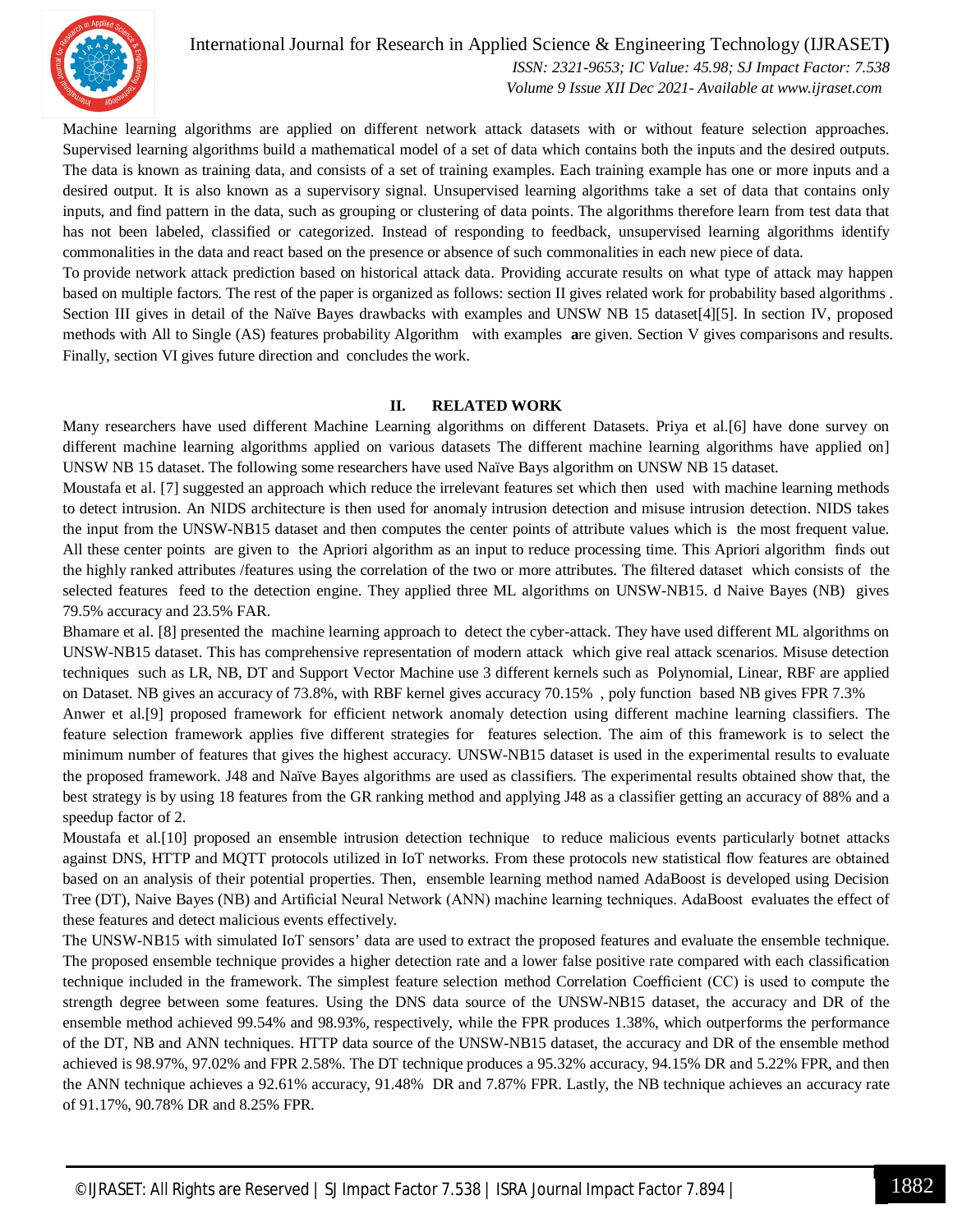

Beloucha et al.[11] proposed a framework which evaluates the performance of four classification algorithms; SVM, Naive Bayes, Decision Tree and Random Forest using Apache Spark for intrusion detection in network traffic. Apache Spark a big data processing tool. Using UNSW-NB15 Naive Bayes and SVM have almost same sensitivity with values 92.46% and 92.13% .They found that specificity for the Random Forest and Decision Tree based schemes are almost same with 97.75% and 97.10% respectively. However, specificity for SVM based scheme is about 91.15%. Naive Bayes provides lowest Specificity. the accuracy of the Naive Bayes based scheme is lower among the all schemes with 74.19%.

Nawir et al.[12] proposed Network Intrusion Detection System using machine learning algorithms for binary classification. They used three types of ML algorithms from Bayesian's family in WEKA tools. They are Average One Dependence Estimator (AODE), Bayesian Network (BN), and Naive Bayes (NB).

The performance these classifiers measured in term of classification rate and processing time for classifier model to classify the data instances of UNSW-NB15 dataset. The parameters of these classifiers set to default as in WEKA and using tenfold cross validation to validate the training set before the model been tested. It is found that AODE is processing fast for network anomaly detection system compared to other two classifiers with accuracy 94.37% with training time 4.13s. BN algorithm gives the accuracy 92.70% and time taken is 4.17s. Naive Bayes algorithm required small amount of time but its accuracy is not comparable to AODE and BN algorithms

# **III. NAIVE BAYES CLASSIFIER AND DATASET**

Naive Bayes classifier is based on the Bayesian learning method and it is found to be useful in many applications. It is called "naive" because it is based on the simplifying assumption that attribute values are conditionally independent of each other. It is applied to the learning task where each instance x can be described by a conjunction of attributes and where the target function f(x) can take any of the value from some finite set V (a set of target values).

It estimates the posterior probabilities of observing a class label from a set of normal class and anomaly class labels. For a given test instance, Class label with largest posterior is chosen as the predicted class.

Naive Bayes classifier achieves a fast speed of detection and is simpler than other classifiers. However, it makes an assumption that features are independent of each other.

This independent relation assumption may not hold true in detecting various types of attacks. For example, in the publicly available UNSW NB 15 intrusion detection dataset, the features are highly dependent on each other.

Bayes theorem provides a way of calculating the posterior probability, **P(c|x), from P(c), P(x), and P(x|c)**. Naive Bayes classifier assume that the effect of the value of a predictor  $(x)$  on a given class  $(c)$  is independent of the values of other predictors. ...  $P(c)$  is the prior probability of class.

The conditional probability can be calculated using the joint probability, although it would be intractable. Bayes Theorem provides a principled way for calculating the conditional probability. The simple form of the calculation for Bayes Theorem is as follows:  $P(A|B) = P(B|A) * P(A) / P(B)$ 

The conditional probability can be calculated using the joint probability, although it would be intractable. Bayes Theorem provides a principled way for calculating the conditional probability. The simple form of the calculation for Bayes Theorem is as follows:  $P(A|B) = P(B|A) * P(A) / P(B)$ 

The main limitation of Naive Bayes is the assumption of independent predictor features. Naive Bayes implicitly assumes that all the attributes are mutually independent. In real life, it's almost impossible that we get a set of predictors that are completely independent or one another.

UNSW-NB15 Dataset: The existing datasets do not represent the modern network traffic with different attack scenarios. The cyber security research group at the Australian Centre for Cyber Security (ACCS) and other researchers of this domain around the globe took this as a challenge. The raw network packets of the UNSW-NB15 dataset[6] was created by the IXIA PerfectStorm tool in the Cyber Range Lab of ACCS for generating a hybrid of real modern normal activities and synthetic contemporary attack behaviors. The Argus, Bro-IDS tools are used with twelve algorithms to generate total 49 features with the class label. For this paper we have used reduced (few tuples) of UNSW-NB15 dataset with 4 attributes and Class Label. The column having discrete values are and binary class labels are taken. The reduced UNSW NB15 dataset with 20 tuples is divided into training and testing datasets.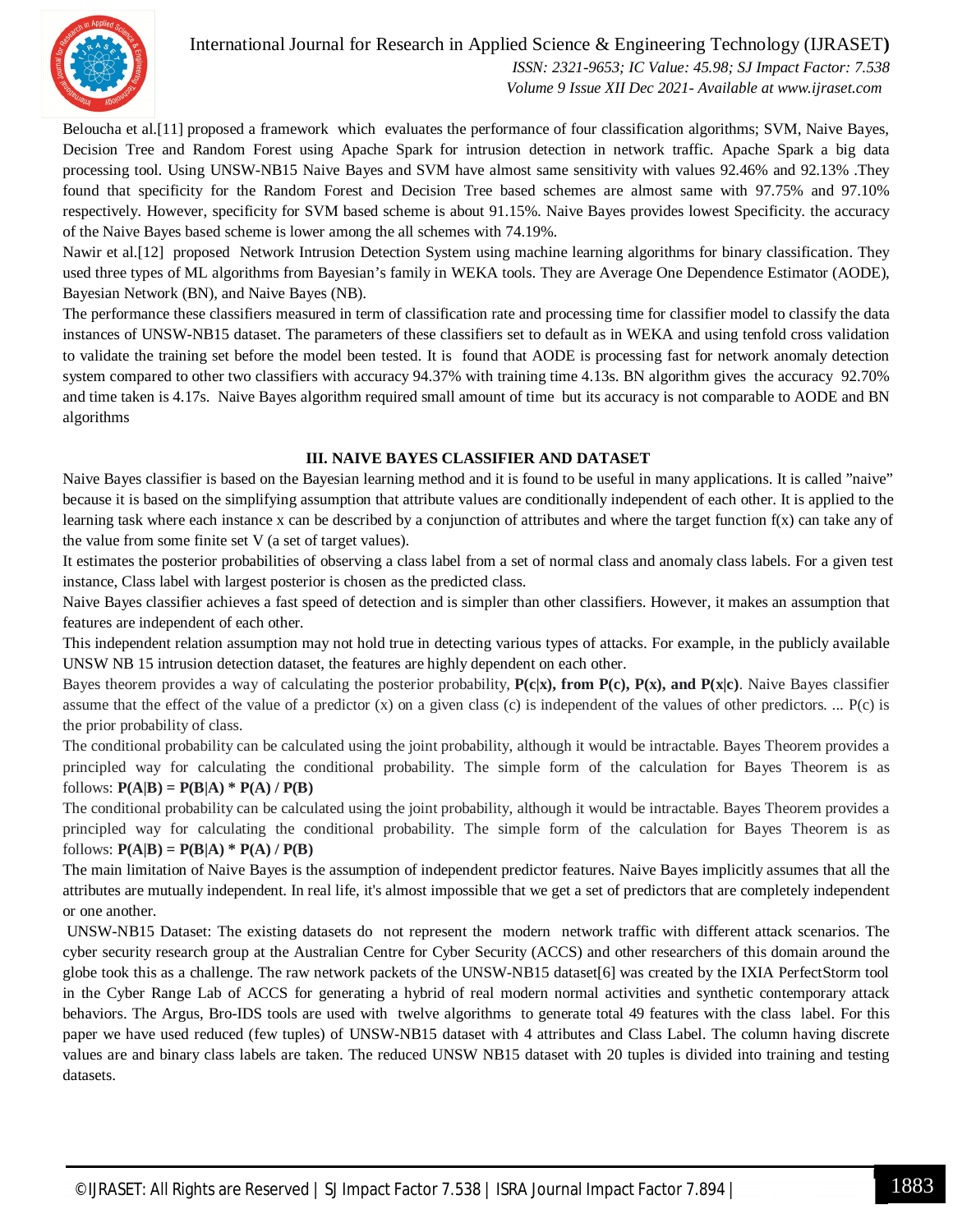

 *ISSN: 2321-9653; IC Value: 45.98; SJ Impact Factor: 7.538 Volume 9 Issue XII Dec 2021- Available at www.ijraset.com*

| rable 1. Framing Dataset |            |                |                |                |        |
|--------------------------|------------|----------------|----------------|----------------|--------|
| Sr                       | proto      | service        |                |                |        |
| No                       | used       | used           | ct_srv_src     | ct src ltm     | Class  |
| 1                        | <b>UDP</b> | No             | 3              | 1              | Attack |
| 2                        | <b>UDP</b> | Yes            | 3              | 1              | Attack |
| 3                        | <b>UDP</b> | No             | $\overline{2}$ | 1              | Normal |
| 4                        | <b>UDP</b> | No             | 1              | 3              | Normal |
| 5                        | TCP        | N <sub>0</sub> | 1              | 2              | Normal |
| 6                        | <b>TCP</b> | Yes            | 1              | $\overline{2}$ | Attack |
| 7                        | <b>TCP</b> | Yes            | 2              | $\overline{2}$ | Normal |
| 8                        | <b>UDP</b> | No             | 3              | 3              | Attack |
| 9                        | TCP        | No             | 3              | 2              | Normal |
| 10                       | TCP        | No             | 1              | 3              | Normal |
| 11                       | <b>TCP</b> | Yes            | 3              | 3              | Normal |
| 12                       | <b>UDP</b> | Yes            | $\overline{2}$ | 3              | Normal |
| 13                       | TCP        | No             | $\overline{2}$ | 1              | Normal |
| 14                       | <b>UDP</b> | Yes            | 1              | 3              | Attack |

Table 1: Training Dataset

#### Table 2:Tesing Dataset

| Sr | proto      | service | ct srv src | ct_src_ltm | <b>Class</b> |
|----|------------|---------|------------|------------|--------------|
| No | used       | used    |            |            |              |
|    | <b>UDP</b> | Yes     | 2          | 2          | Normal       |
|    | <b>UDP</b> | No      |            |            | Normal       |
| 3  | <b>TCP</b> | No      | 2          | 3          | Attack       |
| 4  | <b>UDP</b> | No      |            | 3          | Normal       |
| 5  | <b>UDP</b> | Yes     | 3          | 2          | Attack       |
|    | <b>UDP</b> | Yes     | 3          | 3          | Attack       |

#### **IV. PROPOSED METHODS**

The reduced UNSW NB 15 dataset as shown in Table 1 with 4 attributes/features proto(Flow feature), service(Basic Feature ), ct\_srv\_src (Connection features )(No. of connections that contain the same service (http, ftp, ssh, dns ..,else (-)) and source address (Source IP address) in 100 connections according to the last time (The content size of the data transferred from the server's http service), ct\_src\_ltm(No. of connections of the same source address (Source IP address) in 100 connections according to the last time (The content size of the data transferred from the server's http service). ) and class with some discrete values are used. The features proto, service, ct\_srv\_src , ct\_src\_ltm are Transaction protocol used, whether any services(dns/http/etc) used or not,, respectively. The binary class labels are Attack and Normal. The reduced UNSW NB15 dataset is divided into training and testing in 70 and 30 % respectively. Table 1 and Table 2 show the training and testing datasets respectively.

Preparation of Training/Testing Dataset: Every test sample is compared/tested with every tuple of training dataset for the 2<sup>no of</sup> attributes -1 times. It means every rows/tuple of the training and dataset are converted to 2<sup>no of attributes</sup> -1 sub rows or sub tuples. Every attribute values of sample is compared with respective attribute of training dataset. Initially row is created with all attribute values. Next rows are created with n-1 attributes. This is done till the number of attributes are reduced one attribute. If there are 4 attributes then  $2^4$ -1=15 rows are created. 1 row with all 4 attributes values, 4 rows with any three attribute values, 6 rows with any two attribute values, 4 rows with one attribute values.

The total number of rows  ${}^{4}C_{4} + {}^{4}C_{3} + {}^{4}C_{2} + {}^{4}C_{1} = 1 + 4 + 6 + 4 = 15$  rows.

$$
\sum_{r=n}^{1} {}^{n}C_{r}
$$

Where n is the total number of attributes/columns

 ${}^{4}C_{4}=1, {}^{4}C_{3}=4, {}^{4}C_{2}=6, {}^{4}C_{1}=4, \ldots \Sigma \ {}^{n}C_{r} \Longrightarrow 1+4+6+4=15 \text{ rows}$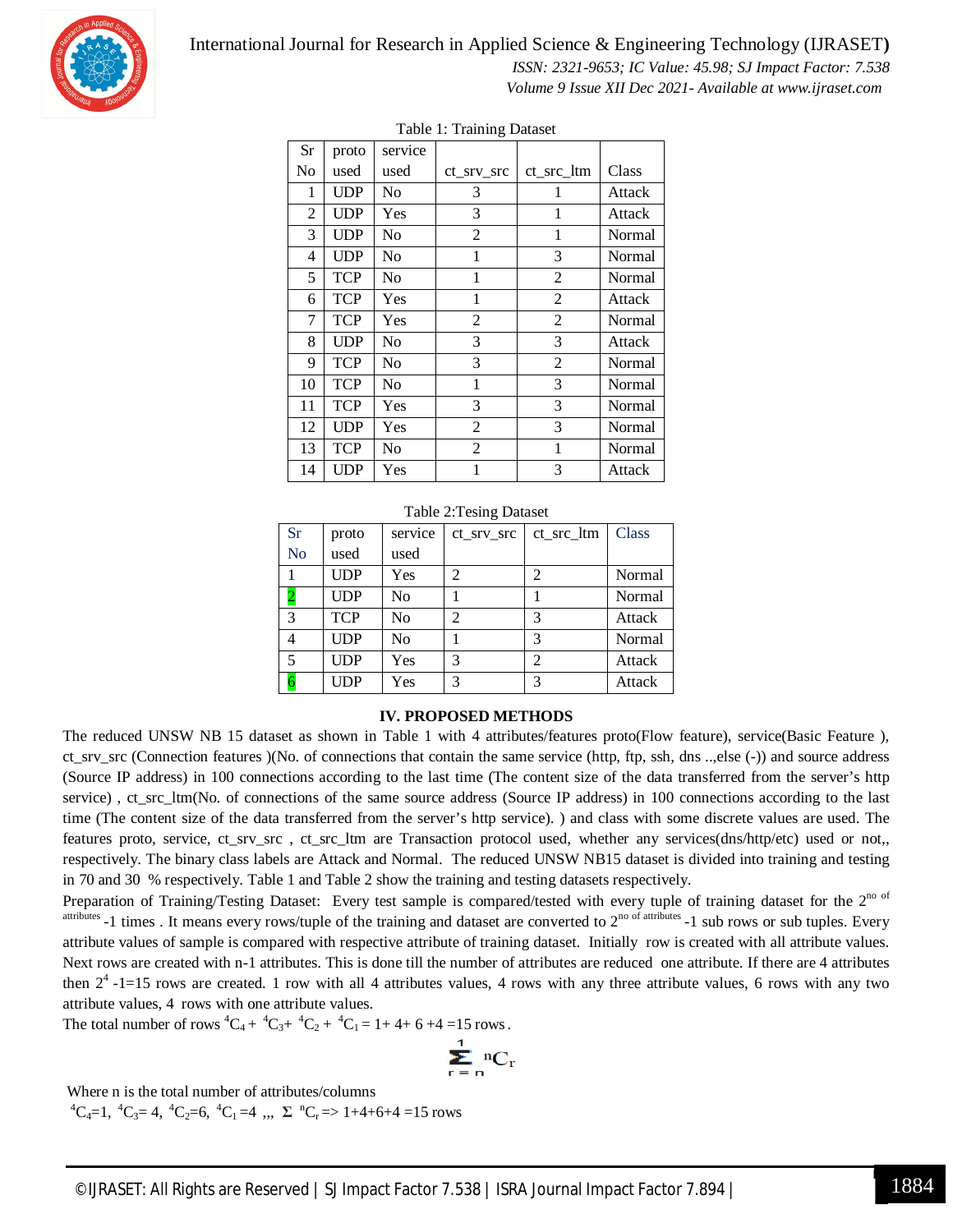

Test sample with 4 attributes values shown in table 3 is converted  $2^{no}$  of attributes  $-1=2^4$  -1=15 sub rows while training and testing as shown in table 4. The tuple with 3 attributes is converted to  $2^{no \text{ of attributes}}$  -1= $2^3$ -1=7 and so on.

| Table 3: Sample tuple |            |      |  |                                           |  |  |  |
|-----------------------|------------|------|--|-------------------------------------------|--|--|--|
| Sr                    | proto      |      |  | service   ct_srv_src   ct_src_ltm   Class |  |  |  |
| No                    | used       | used |  |                                           |  |  |  |
|                       | <b>UDP</b> | Yes  |  |                                           |  |  |  |

| $1400$ $\sigma$ $1400$ $\sigma$ $1400$ $\sigma$ $1400$ $\sigma$ |            |                        |            |            |               |
|-----------------------------------------------------------------|------------|------------------------|------------|------------|---------------|
| Sr                                                              | proto      | service                |            |            |               |
| N <sub>o</sub>                                                  | used       | used                   | ct_srv_src | ct_src_ltm | Class         |
| 1                                                               | <b>UDP</b> | $\overline{\text{No}}$ | 3          |            | <b>Attack</b> |
| 2                                                               | <b>UDP</b> | No                     | 3          |            | Attack        |
| 3                                                               | <b>UDP</b> | $\overline{\text{No}}$ |            |            | Attack        |
| 4                                                               | <b>UDP</b> |                        | 3          |            | Attack        |
| 5                                                               |            | No                     | 3          |            | Attack        |
| $\boldsymbol{6}$                                                | <b>UDP</b> | $\mathbf{No}$          |            |            | Attack        |
|                                                                 | <b>UDP</b> |                        | 3          |            | <b>Attack</b> |
| 8                                                               | <b>UDP</b> |                        |            |            | Attack        |
| 9                                                               |            | $\overline{\text{No}}$ | 3          |            | Attack        |
| 10                                                              |            | $\overline{\text{No}}$ |            |            | <b>Attack</b> |
| 11                                                              |            |                        | 3          |            | Attack        |
| 12                                                              | <b>UDP</b> |                        |            |            | <b>Attack</b> |
| 13                                                              |            | No                     |            |            | Attack        |
| 14                                                              |            |                        | 3          |            | Attack        |
| 15                                                              |            |                        |            | 1          | <b>Attack</b> |

#### Table 4: Tuple 1 with all sub tuples

#### *A. AS Algorithm 1*

- *1)* Set class variable count values to zeros. Scan the dataset tuple by tuple and match all the n attribute values of sample tuple with tuples of training dataset. If all n attributes values matched, increase the count of respective class variables .Mark the tuples of training dataset where all/n/maximum attributes values of sample tuples are matched with the attribute values of training dataset.
- 2) Find probabilities of the classes from the marked tuples i.e  $P(C_1)$  and  $P(C_2)$
- *3)* Find the Class with highest probability
- *4)* Assign class for sample tuple which have highest probability
- *5)* If probability are the same for all classes REPEAT Step 1 to 4 for n-1 (or maximum -1) attributes and break)/(till single attribute).

Note: Only marked tuples are considered for calculation. In NB ,all tuples are considered for calculation.

To give the equal chances to all classes and all attributes rigorous conditional probabilities can be used. The conditional probability of class for n attributes with n-1 attributes.

- *B. AS Algorithm 2*
- *1)* Mark the tuples of dataset where all/n/maximum attributes values of sample tuples are matched with the attribute values of training dataset
- *2*) Find probabilities of the classes for marked tuples i.e  $P(C_1)$  and  $P(C_2)$
- *3)* REPEAT Step 1 to 2 for n-1 (or maximum -1) attributes till single attribute.
- *4)* Find the(rigorous conditional probabilities) product of all probabilities for the respective classes.
- *5)* Assign the Class to the sample tuple which have highest product.

Note: Only marked tuples are considered for calculation. In NB are tuples are considered for calculation that is disadvantage of NB which gives pure accuracy.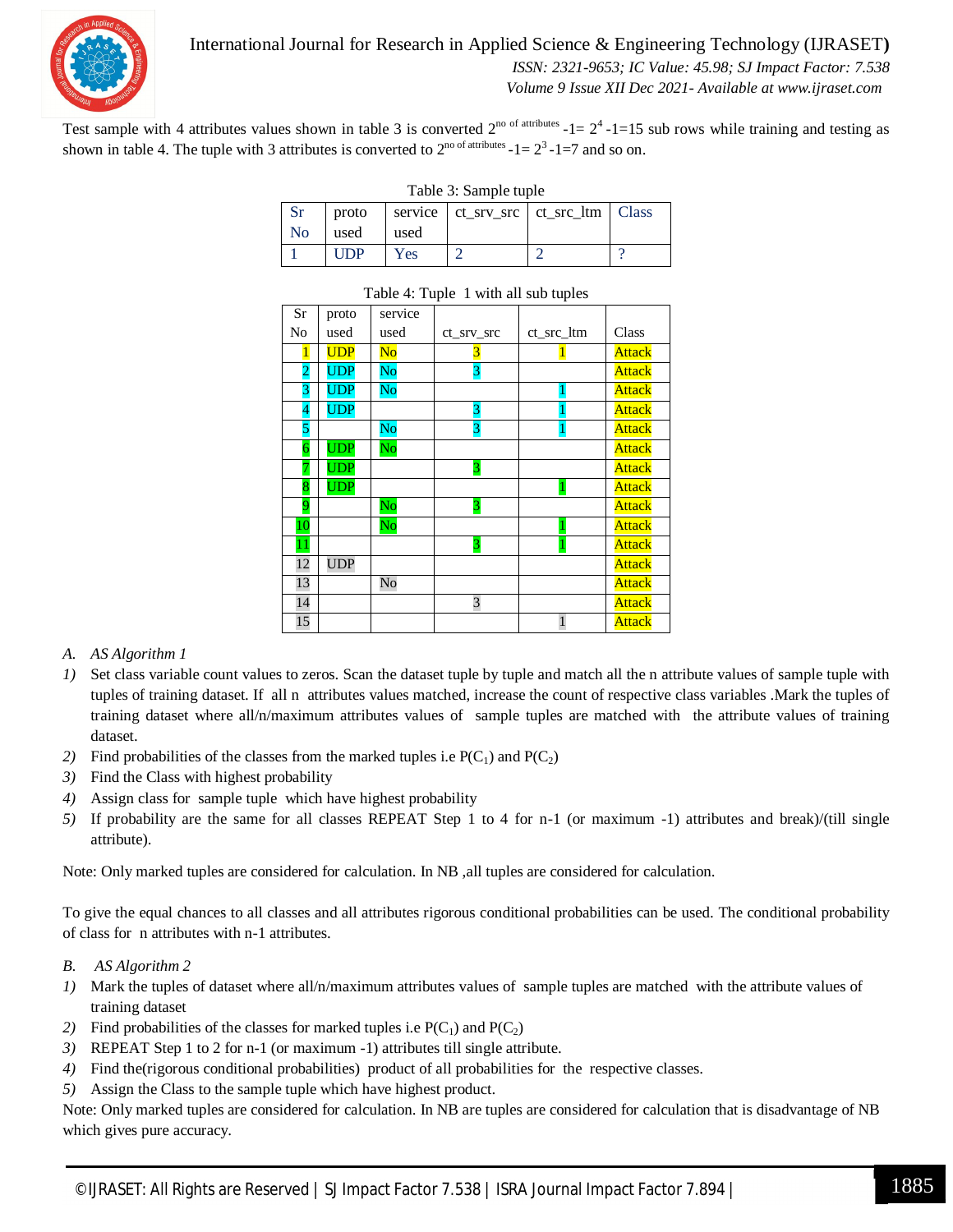

P(C1)= P(for n attributes) x P(for n-1 attributes) x P(for n-2 attributes) ... P(1 attribute) P(C2)= P(for n attributes) x P(for n-1 attributes) x P(for n-2 attributes) ... P(1 attribute) An unseen sample  $X = \langle \text{UDP}, \text{yes}, 2, 2, \rangle$ 

By Naïve Bayes

An unseen sample  $X = \langle$  UDP, Yes, 2, 2 >

 $P(X|Normal)$ . $P(Normal) = P(UDP | N)$ . $P(Yes | N)$ . $P(2|N)$ . $P(2 | N)$ . $P(N)$ 

=3/9 X 3/9 X 4/9 X 3/9 X 9/14

 $=0.01058$ 

 $P(X|Attack).P(Attack) = P(UDP | A).P(Yes | A).P(2|A).P(2 | A)$ 

 $=4/5$  X 3/5 X 0 X 1/5 X 5/14 = 0

The instance  $X = \text{UDP}$ , Yes, 2, 2 > will be classified as Normal.

By All to Sigle features probability Algorithm 2 An unseen sample  $X = \langle \text{UDP}, \text{yes}, 2, 2, \rangle$ 

| raoiv J |            |                |            |            |        |
|---------|------------|----------------|------------|------------|--------|
| Sr      | proto      | service        |            |            |        |
| No      | used       | used           | ct_srv_src | ct src ltm | Class  |
| 1       | UDP        | No             | 3          |            | Attack |
| 2       | <b>UDP</b> | Yes            | 3          | 1          | Attack |
| 3       | <b>UDP</b> | No             | 2          | 1          | Normal |
| 4       | <b>UDP</b> | N <sub>0</sub> | 1          | 3          | Normal |
| 5       | TCP        | No             | 1          | 2          | Normal |
| 6       | TCP        | Yes            | 1          | 2          | Attack |
| 7       | TCP        | Yes            | 2          | 2          | Normal |
| 8       | <b>UDP</b> | No             | 3          | 3          | Attack |
| 9       | TCP        | No             | 3          | 2          | Normal |
| 10      | TCP        | No             | 1          | 3          | Normal |
| 11      | TCP        | Yes            | 3          | 3          | Normal |
| 12      | <b>UDP</b> | Yes            | 2          | 3          | Normal |
| 13      | TCP        | No             | 2          | 1          | Normal |
| 14      | UDP        | Yes            | 1          | 3          | Attack |

Table 5

For 3 Attributes as shown in table 5

Class Probabilities

P(Normal=2/2

P(Attack)=0

For 2 Attributes Class Probabilities as shown in table 6

P(Normal)=3/6

 $P(Attack)=3/6$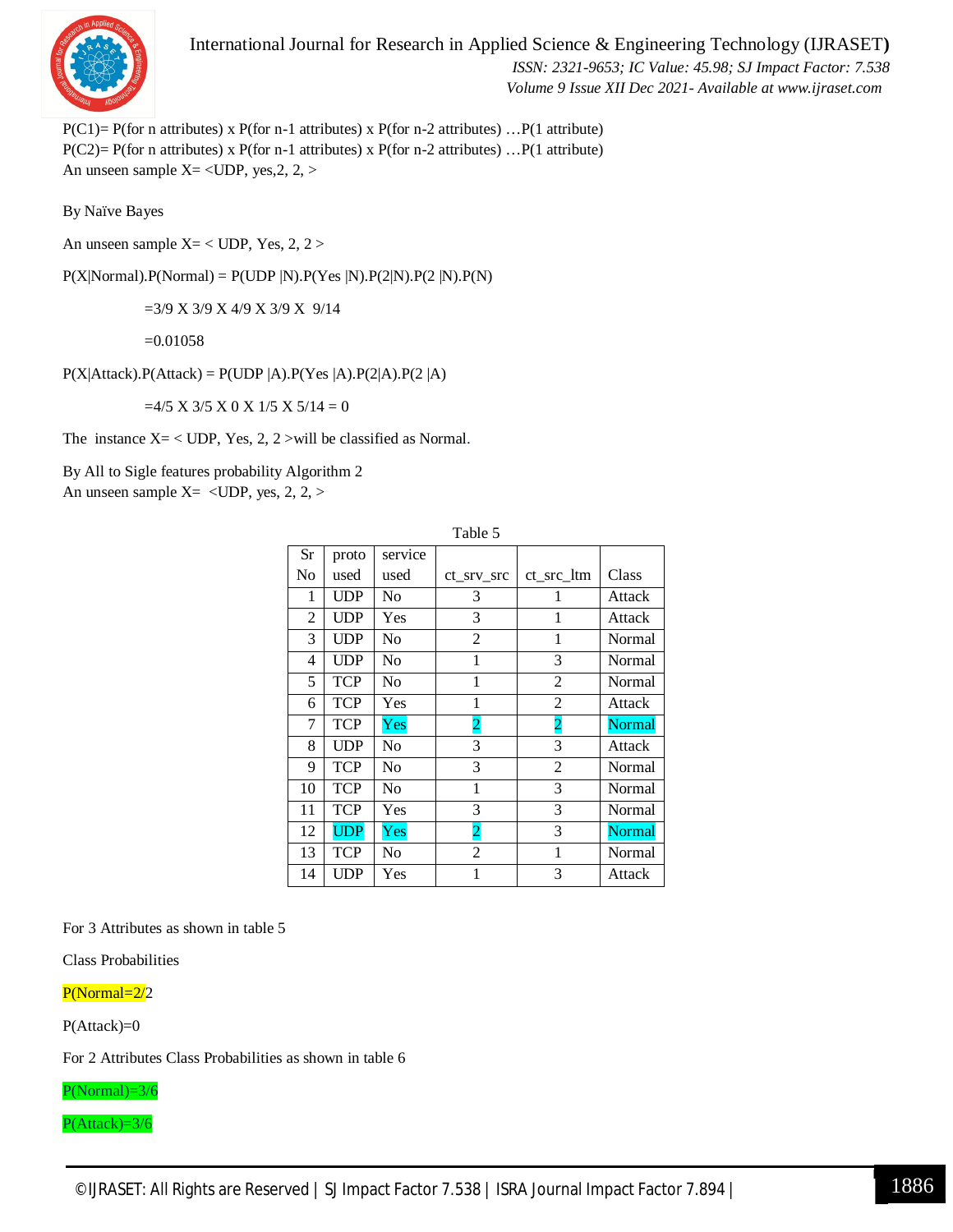

# International Journal for Research in Applied Science & Engineering Technology (IJRASET**)**

 *ISSN: 2321-9653; IC Value: 45.98; SJ Impact Factor: 7.538*

 *Volume 9 Issue XII Dec 2021- Available at www.ijraset.com*

Table 6

|    |            |                | rabie o        |                |               |
|----|------------|----------------|----------------|----------------|---------------|
| Sr | proto      | service        |                |                |               |
| No | used       | used           | ct srv src     | ct src ltm     | Class         |
| 1  | <b>UDP</b> | No             | 3              |                | Attack        |
| 2  | <b>UDP</b> | Yes            | 3              | 1              | Attack        |
| 3  | UDP        | N <sub>0</sub> | 2              | 1              | <b>Normal</b> |
| 4  | <b>UDP</b> | No             | 1              | 3              | Normal        |
| 5  | <b>TCP</b> | No             | 1              | 2              | Normal        |
| 6  | TCP        | Yes            | 1              | 2              | Attack        |
| 7  | <b>TCP</b> | Yes            | 2              | $\overline{2}$ | Normal        |
| 8  | <b>UDP</b> | N <sub>0</sub> | 3              | 3              | Attack        |
| 9  | <b>TCP</b> | No             | 3              | $\overline{2}$ | Normal        |
| 10 | <b>TCP</b> | N <sub>0</sub> | 1              | 3              | Normal        |
| 11 | <b>TCP</b> | Yes            | 3              | 3              | Normal        |
| 12 | <b>UDP</b> | Yes            | 2              | 3              | Normal        |
| 13 | <b>TCP</b> | No             | $\overline{2}$ | 1              | Normal        |
| 14 | UDP        | Yes            | 1              | 3              | Attack        |

#### Table 7

| Sr | proto      | service |                |                |               |
|----|------------|---------|----------------|----------------|---------------|
| No | used       | used    | ct srv src     | ct src ltm     | Class         |
| 1  | UDP        | No      | 3              |                | Attack        |
| 2  | UDP        | Yes     | 3              | 1              | Attack        |
| 3  | UDP        | No      | 2              | 1              | <b>Normal</b> |
| 4  | <b>UDP</b> | No      | 1              | 3              | Normal        |
| 5  | <b>TCP</b> | No      | 1              | $\overline{2}$ | Normal        |
| 6  | <b>TCP</b> | Yes     | 1              | $\bullet$      | Attack        |
| 7  | <b>TCP</b> | Yes     | 2              | 2              | Normal        |
| 8  | UDP        | No      | 3              | 3              | Attack        |
| 9  | <b>TCP</b> | No      | 3              | $\overline{c}$ | Normal        |
| 10 | <b>TCP</b> | No      | 1              | 3              | Normal        |
| 11 | <b>TCP</b> | Yes     | 3              | 3              | Normal        |
| 12 | <b>UDP</b> | Yes     | $\mathbf 2$    | 3              | Normal        |
| 13 | TCP        | No      | $\overline{2}$ | 1              | Normal        |
| 14 | UDP        | Yes     |                | 3              | Attack        |

For Single Attribute Class Probabilities as shown in Table 7.

P(Normal)=8/13

 $P(Attack)=5/13$ 

Taking all Probabilities together

P(Normal)= 8/13.3/6.2/2=48/78

P(Attack)= 5/13. 3/6.0=0

The instance  $X = \text{UDP}$ , Yes, 2, 2  $>$  will be classified as Normal.

Example 2 : An unseen sample X= < UDP, No, 1, 1,>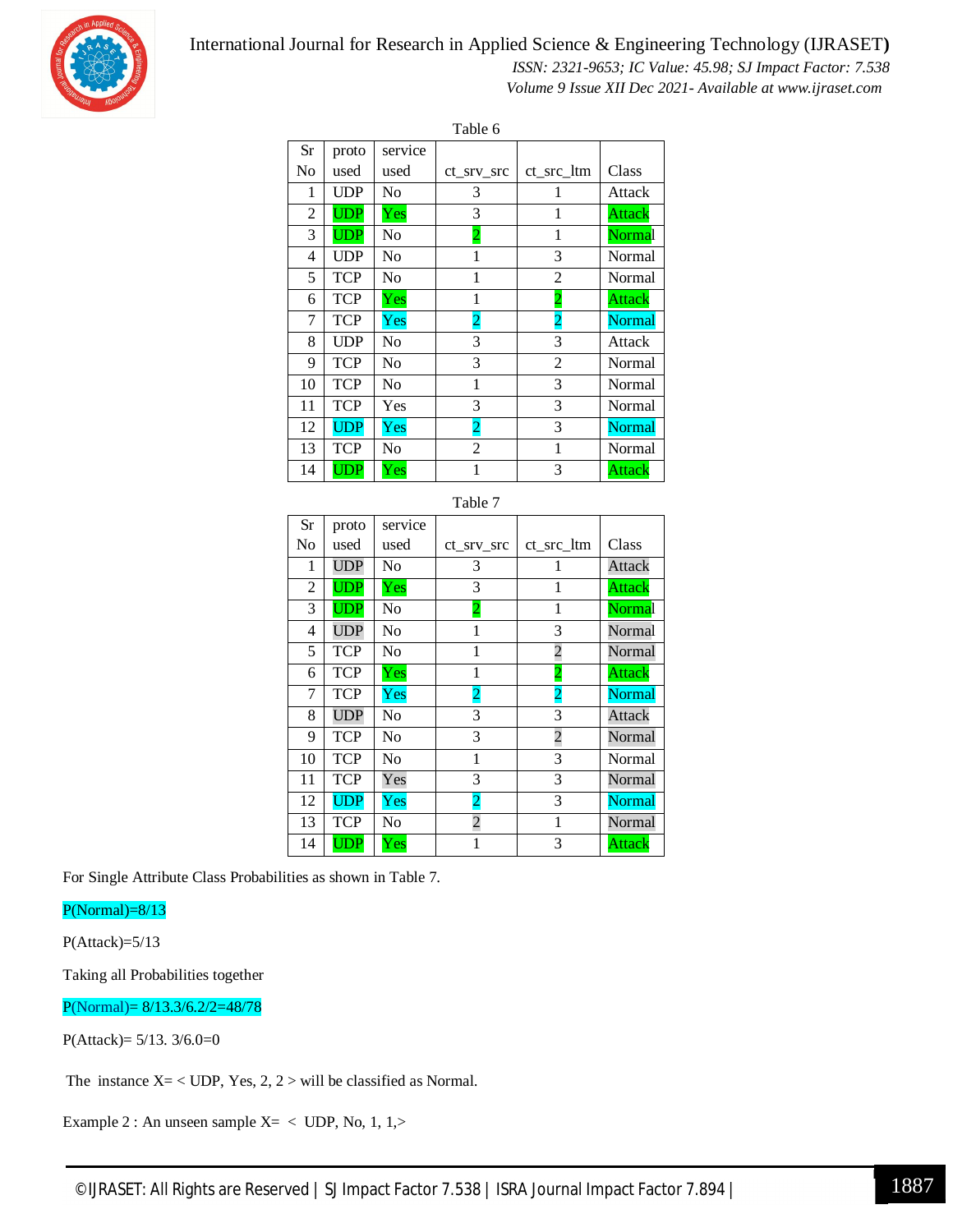

 *ISSN: 2321-9653; IC Value: 45.98; SJ Impact Factor: 7.538 Volume 9 Issue XII Dec 2021- Available at www.ijraset.com*

By Naïve Bayes Algorithm An unseen sample  $X = \langle$  UDP, No, 1, 1,>

 $P(X|Normal)$ . $P(Normal) = P(UDP | N)$ . $P(No | N)$ . $P(1|N)$ . $P(1|N)$ . $P(N)$  =3/9 X 2/9 X 3/9 X 6/9 X 9/14 =0.010582

P(X|Attack).P(Attack) = P(UDP |A).P(No |A).P(1|A).P(1 |A).P(A) =2/5 X 2/5 X 4/5 X 2/5 X 5/14 =0.018286

The instance  $X = \langle$  UDP, No, 1, 1,  $\rangle$  will be classified as Attack.

By All to Sigle feature probability Algorithm

|    |            |         | Table 8        |                |               |
|----|------------|---------|----------------|----------------|---------------|
| Sr | proto      | service |                |                |               |
| No | used       | used    | ct_srv_src     | ct_src_ltm     | Class         |
| 1  | <b>UDP</b> | No      | 3              |                | <b>Attack</b> |
| 2  | <b>UDP</b> | Yes     | 3              | 1              | Attack        |
| 3  | <b>UDP</b> | No      | $\overline{c}$ |                | Normal        |
| 4  | <b>UDP</b> | No      | 1              | 3              | <b>Normal</b> |
| 5  | <b>TCP</b> | No      | 1              | $\overline{2}$ | Normal        |
| 6  | <b>TCP</b> | Yes     | 1              | $\overline{c}$ | Attack        |
| 7  | <b>TCP</b> | Yes     | $\overline{c}$ | $\overline{c}$ | Normal        |
| 8  | <b>UDP</b> | No      | 3              | 3              | Attack        |
| 9  | <b>TCP</b> | No      | 3              | $\overline{2}$ | Normal        |
| 10 | <b>TCP</b> | No      | 1              | 3              | Normal        |
| 11 | <b>TCP</b> | Yes     | 3              | 3              | Normal        |
| 12 | <b>UDP</b> | Yes     | $\overline{c}$ | 3              | Normal        |
| 13 | <b>TCP</b> | No      | $\overline{c}$ | 1              | Normal        |
| 14 | <b>UDP</b> | Yes     | 1              | 3              | Attack        |

For 3 Attributes Class Probabilities as shown Table 8.

# $P(Normal)=2/3$

 $P(Attack)=1/3$ 

Table 9

|    |            |                        | ruore z        |                |               |
|----|------------|------------------------|----------------|----------------|---------------|
| Sr | proto      | service                |                |                |               |
| No | used       | used                   | ct srv src     | ct src ltm     | Class         |
| 1  | <b>UDP</b> | No                     | 3              |                | Attack        |
| 2  | UDP        | Yes                    | 3              |                | Attack        |
| 3  | <b>UDP</b> | No                     | 2              | 1              | Normal        |
| 4  | <b>UDP</b> | No                     | 1              | 3              | Normal        |
| 5  | <b>TCP</b> | $\mathbf{No}$          | 1              | 2              | Normal        |
| 6  | TCP        | Yes                    | 1              | 2              | Attack        |
| 7  | TCP        | Yes                    | 2              | $\overline{2}$ | Normal        |
| 8  | UDP        | $\mathbf{No}$          | 3              | 3              | Attack        |
| 9  | <b>TCP</b> | N <sub>0</sub>         | 3              | $\overline{2}$ | Normal        |
| 10 | TCP        | $\overline{\text{No}}$ | 1              | 3              | Normal        |
| 11 | <b>TCP</b> | Yes                    | 3              | 3              | Normal        |
| 12 | <b>UDP</b> | Yes                    | $\overline{c}$ | 3              | Normal        |
| 13 | <b>TCP</b> | $\mathbf{No}$          | 2              | 1              | <b>Normal</b> |
| 14 | JDP        | Yes                    |                | 3              | Attack        |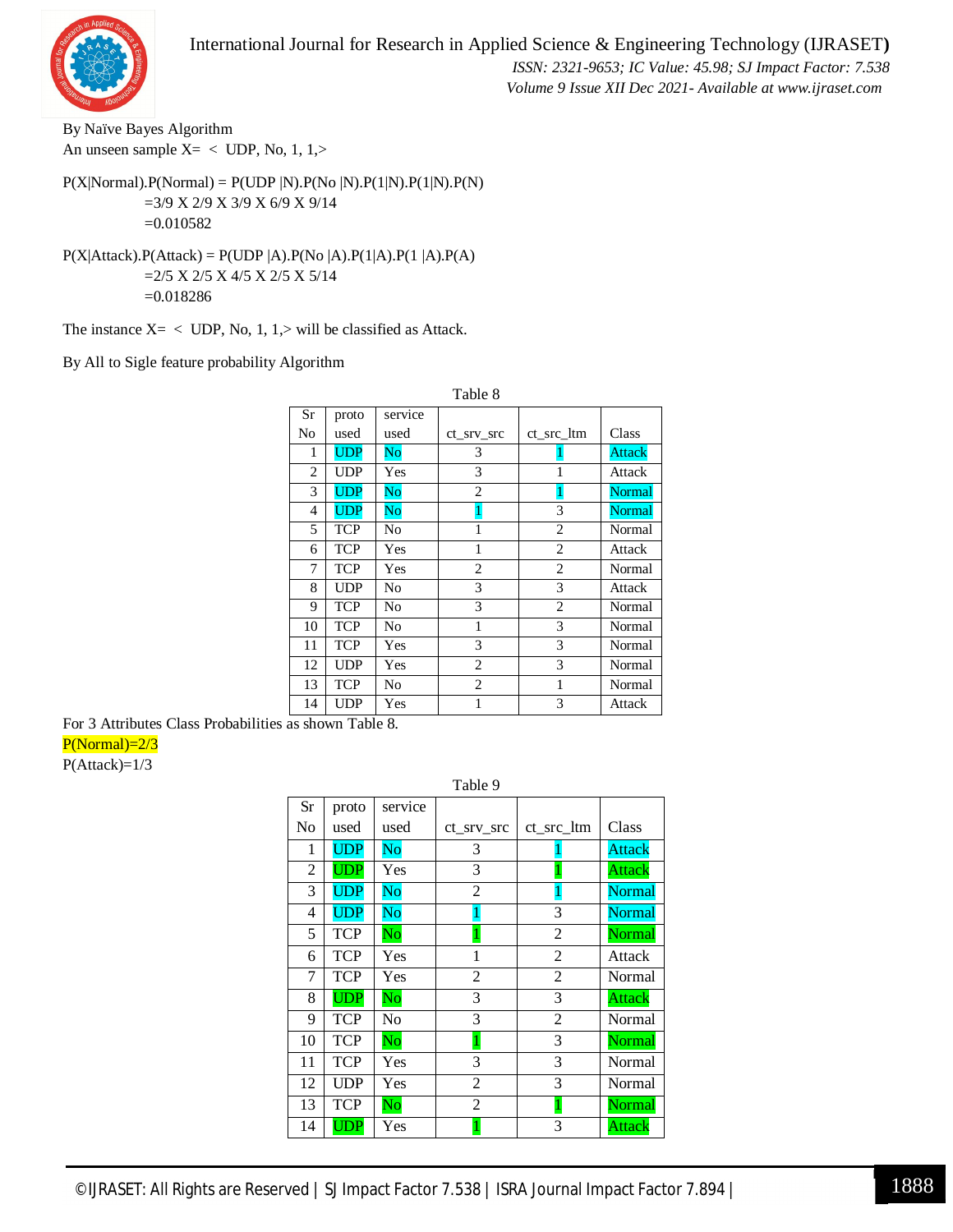

For 2 Attributes Class Probabilities as shown in Table 9.

# P(Normal)=5/9

P(Attack)=4/9

For Single Attributes Class Probabilities as shown in Table 10.

# P(Normal)=7/12

 $P(Attack)=5/12$ 

Taking all Probabilities together

 $P(Normal) = 2/3.5/9.7/12 = 70/324$ 

P(Attack) =  $\frac{1}{3}$ .  $\frac{4}{9}$ .  $\frac{5}{12}$ . = 20/324

The instance  $X = \langle$  UDP, No, 1, 1, will be classified as Normal

|    |                         |                        | Table 10       |                |        |
|----|-------------------------|------------------------|----------------|----------------|--------|
| Sr | proto                   | service                |                |                |        |
| No | used                    | used                   | ct_srv_src     | ct_src_ltm     | Class  |
| 1  | <b>UDP</b>              | $\overline{\text{No}}$ | 3              |                | Attack |
| 2  | $\overline{\text{UDP}}$ | Yes                    | 3              |                | Attack |
| 3  | <b>UDP</b>              | $\overline{\text{No}}$ | $\overline{c}$ | 1              | Normal |
| 4  | <b>UDP</b>              | No                     |                | 3              | Normal |
| 5  | <b>TCP</b>              | $\rm No$               |                | $\overline{c}$ | Normal |
| 6  | <b>TCP</b>              | Yes                    | 1              | $\overline{c}$ | Attack |
| 7  | <b>TCP</b>              | Yes                    | $\overline{c}$ | $\overline{c}$ | Normal |
| 8  | <b>UDP</b>              | $\mathbf{No}$          | 3              | 3              | Attack |
| 9  | <b>TCP</b>              | No                     | 3              | $\overline{c}$ | Normal |
| 10 | <b>TCP</b>              | $\mathbf{No}$          | 1              | 3              | Normal |
| 11 | <b>TCP</b>              | Yes                    | 3              | 3              | Normal |
| 12 | <b>UDP</b>              | Yes                    | $\overline{c}$ | 3              | Normal |
| 13 | <b>TCP</b>              | $\mathbf{No}$          | $\overline{c}$ | 1              | Normal |
| 14 | $\overline{\text{UDP}}$ | Yes                    |                | 3              | Attack |

# **V. COMPARISONS & RESULTS**

Only 12/13 marked tuples considered by AS and all 14 by NB. No need to consider those tuples where not a single attribute value matching. NB is calculating probabilities of all classes for all tuples. Both the AS features probability algorithms are giving the following confusion matrix shown in Table 11. The Confusion matrix for Naïve Bayes algorithm is shown in Table 11. The accuracy for NB is 66,67%.

Table 11. Confusion matrix for ASfpa

|            | $Class1$ : | Class 2: Attack |   |
|------------|------------|-----------------|---|
| 6          | Normal     | Predicted       |   |
|            | Predicted  |                 |   |
| Class 1:   | $TP=3$     | $FN=0$          | 3 |
| Normal     |            |                 |   |
| Actual     |            |                 |   |
| $Class2$ : | $FP=0$     | $TN=3$          | 3 |
| Attack     |            |                 |   |
| Actual     |            |                 |   |
|            | 3          | 3               | 6 |

|            | Class1:   | Class 2: Attack |   |
|------------|-----------|-----------------|---|
| 6          | Normal    | Predicted       |   |
|            | Predicted |                 |   |
| Class 1:   | $TP=2$    | $FN=1$          | 3 |
| Normal     |           |                 |   |
| Actual     |           |                 |   |
| $Class2$ : | $FP=1$    | $TN=2$          | 3 |
| Attack     |           |                 |   |
| Actual     |           |                 |   |
|            |           | っ               |   |
|            |           |                 |   |

.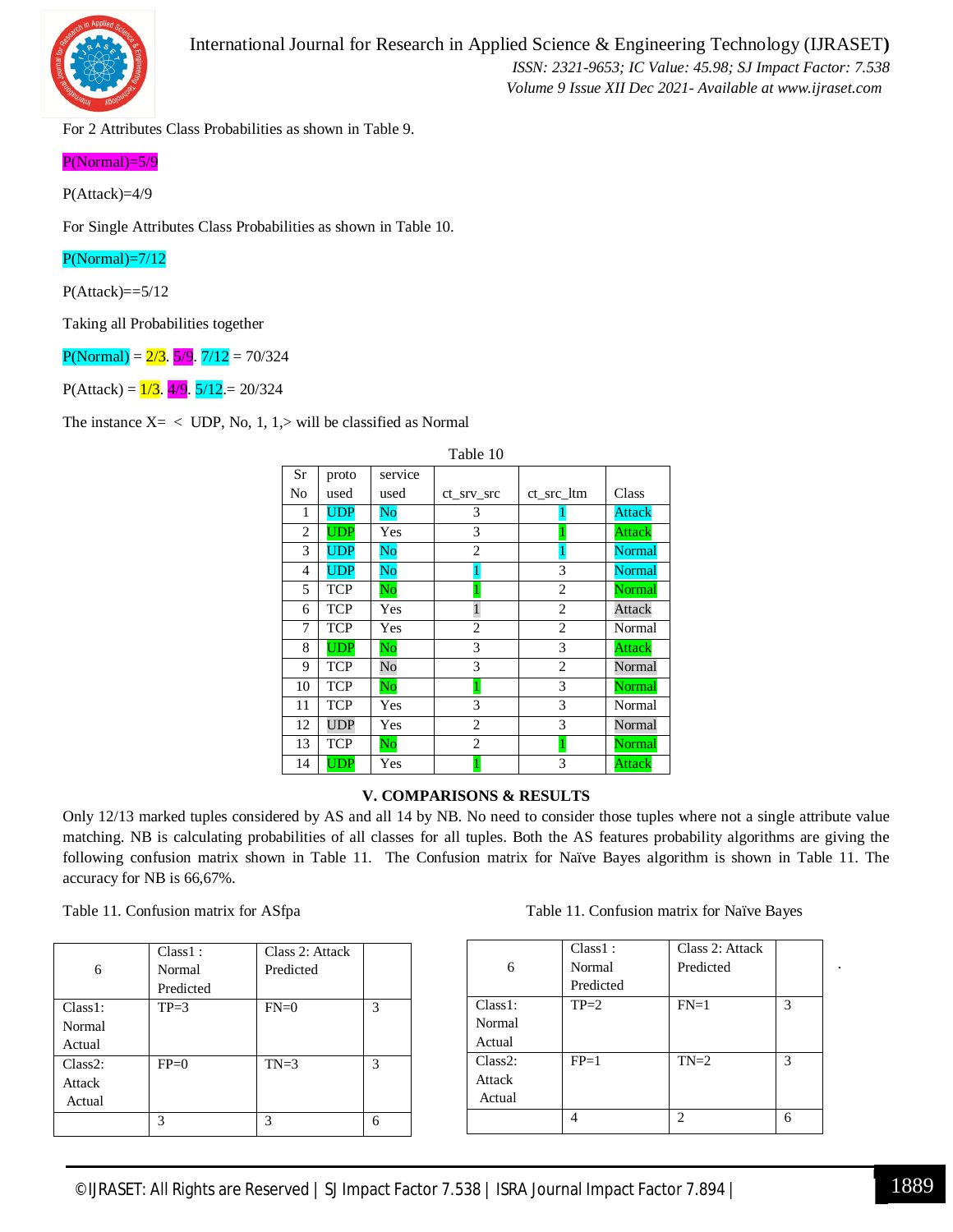

International Journal for Research in Applied Science & Engineering Technology (IJRASET**)**  *ISSN: 2321-9653; IC Value: 45.98; SJ Impact Factor: 7.538 Volume 9 Issue XII Dec 2021- Available at www.ijraset.com*

By NB

Accuracy=(TP+TN)/(TP+TN+FP+FN)=

 $(2+2)/(4+2+0+0)=5/6=0.6667$ 

By ASfpa

Accuracy=(TP+TN)/(TP+TN+FP+FN)=

 $(4+2)/(4+2+0+0)=6/6=1$ 

#### **VI. CONCLUSION AND FUTURE WORK**

In this paper Naïve Bays and Proposed All to Single feature rigorous Conditional probability applied on reduced UNSW NB15 dataset. We have used small dataset to concentrate more on algorithm. The proposed algorithm is giving good accuracy. This algorithm can be applied on any dataset of any size.

#### **REFERENCES**

- [1] Heady R., Luger G., Maccabe A., Servilla M.:The architecture of a network level intrusion detection system, Tech. rep., Computer Science Department, University of New Mexico, New Mexico, (1990)
- [2] Stefan A.: Intrusion detection systems: A survey and taxonomy, Technical report, Vol. 99, ( 2000).
- [3] Vigna G., Kemmerer R. A. : Netstat: A network-based intrusion detection system, in Journal of Computer Security. Citeseer, (1999)
- [4] Moustafa N., Slay J.:Unsw-nb15: A comprehensive data set for network intrusion detection systems (unsw-nb15 network data set), in Military Communications and Information Systems Conference (MilCIS), Canberra, Australia, pp. 1–6,(2015)
- [5] Moustaf N, Slay J.:The evaluation of network anomaly detection systems: Statistical analysis of the unsw-nb15 data set and the comparison with the kdd99 data set, Information Security Journal: A Global Perspective, in press. ids (2015)
- [6] Mishra P., Varadharajan V., Tupakula U., Pilli E.S.:A Detailed Investigation and Analysis of using Machine Learning Techniques for Intrusion Detection, IEEE Communications Surveys & Tutorials(2018)
- [7] Moustafa N., Slay J.:A hybrid feature selection for network intrusion detection systems: Central points, pp. 1–10,( 2015)
- [8] Bhamare D. , Salman T., Samaka M. , Erbad A., R. Jain:Feasibility of supervised machine learning for cloud security, in International Conference on Information Science and Security (ICISS). IEEE, 1–5(2016)
- [9] Anwer H.M., Farouk M., Abdel-Hamid A.: A Framework for Efficient Network Anomaly Intrusion Detection with Features Selection, 9th International Conference on Information and Communication Systems (ICICS) 2018, IEEE page no.157,(2018)
- [10] Moustafa N., Turnbull B., Choo K.R.: An Ensemble Intrusion Detection Technique based on proposed Statistical Flow Features for Protecting Network Traffic of Internet of Things, IEEE Internet of Things Journal (2018)
- [11] Beloucha M., Hadaja S.E.. Idhammadb M.: Performance evaluation of intrusion detection based on machine learning using Apache Spark, The First International Conference On Intelligent Computing in Data Sciences Performance, Procedia Computer Science 127 (2018) 1-6, Elsevier(2018)
- [12] Nawir M., Amir A., Lynn O.B., Yaakob N., Ahmad R.B.: Performances of Machine Learning Algorithms for Binary Classification of Network Anomaly Detection System, 1st International Conference on Big Data and Cloud Computing (ICoBiC) 2017 IOP Publishing, IOP Conf. Series: Journal of Physics (2017)